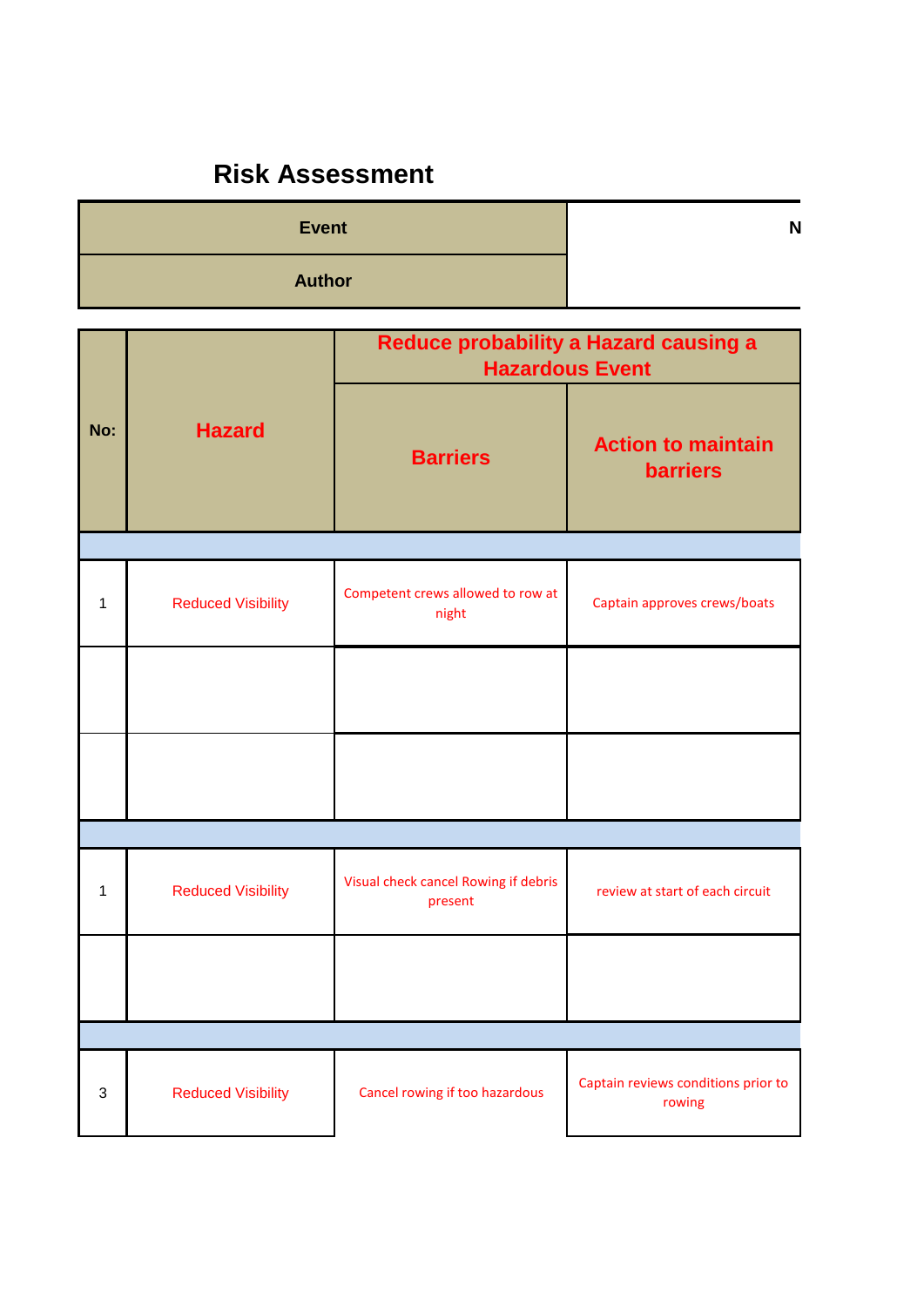|   | Wind                         | Cancel rowing if too hazardous | Captain reviews conditions prior to<br>rowing                                   |  |
|---|------------------------------|--------------------------------|---------------------------------------------------------------------------------|--|
| 4 | Temperature                  | Cancel Rowing if too cold      | Captain reviews conditions prior to<br>rowing                                   |  |
|   |                              |                                |                                                                                 |  |
| 1 | <b>Other Boats</b>           | Boat to use correct lights     | check operation and charge of lights                                            |  |
|   |                              |                                |                                                                                 |  |
| 1 | <b>Poor Lighting</b>         | Light outside areas and stage  | <b>Check area for obsructions</b>                                               |  |
| 2 | <b>Slips Trips and Falls</b> | Light outside areas and stage  | Advise crews of hazardous and<br>possiblity of dew causing slippery<br>surfaces |  |
|   |                              |                                |                                                                                 |  |
| 1 | Lights                       | <b>Cancel Rowing</b>           | check operation and charge of lights                                            |  |
|   |                              |                                |                                                                                 |  |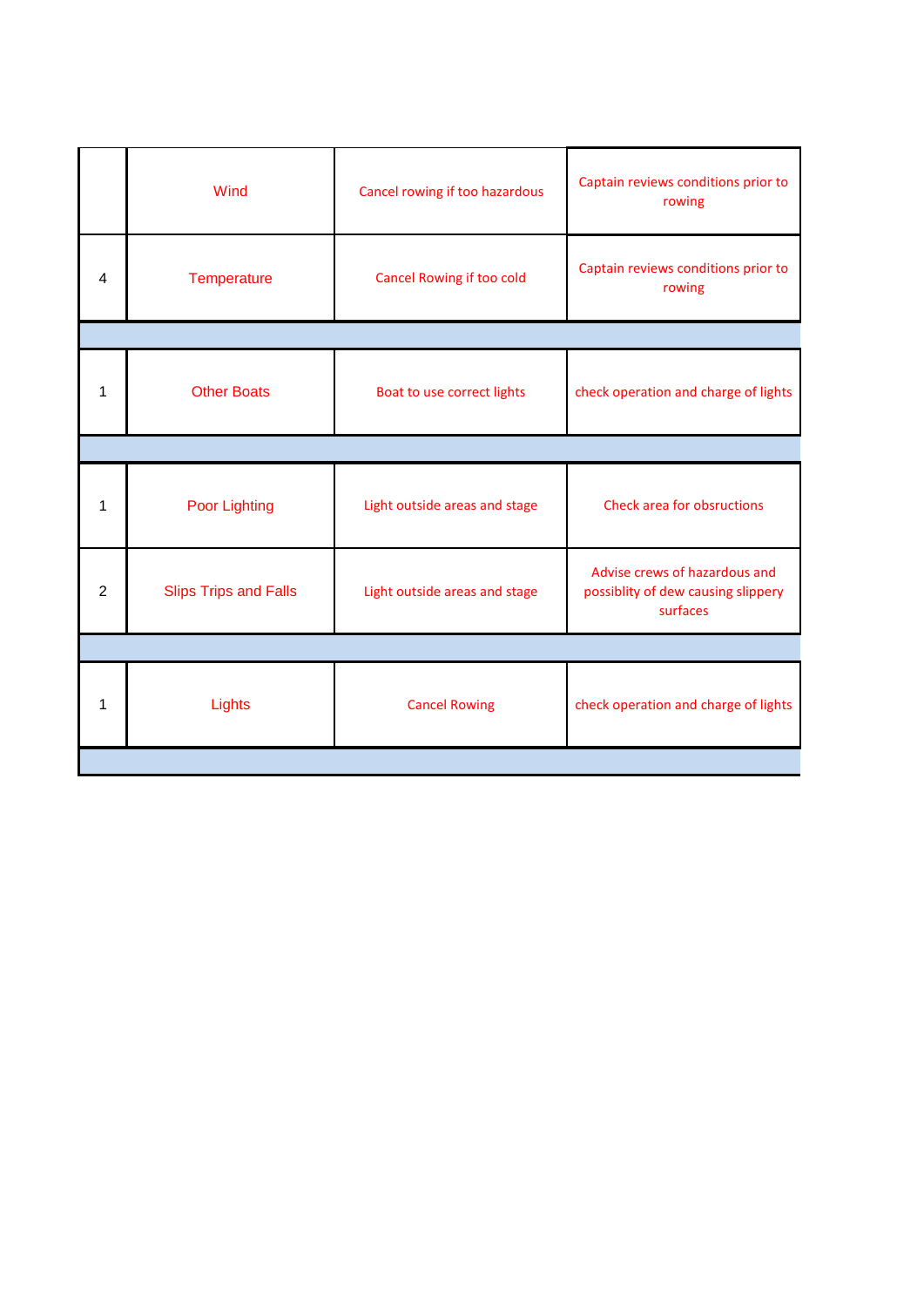**ight Rowing (Additional Risks)** 

**Murray Parker**

|                                         | <b>Reduce the</b>                                          |  |
|-----------------------------------------|------------------------------------------------------------|--|
| <b>Hazardous Event</b>                  | <b>Controls</b>                                            |  |
|                                         | <b>Dark/Visibility</b>                                     |  |
| Capsize                                 | Hi Viz and reflective clothing to<br>be worn               |  |
|                                         | Launch to accompany small or<br>coxless boats on the water |  |
|                                         | Hi Viz and reflective clothing to<br>be worn               |  |
|                                         | <b>Water</b>                                               |  |
| Collision with Debris in the water      | No rowing if high level of debris<br>present               |  |
|                                         | No rowing if high level of debris<br>present               |  |
|                                         | Weather                                                    |  |
| Fog/Rainfall further reduces visibility | No rowing in adverse conditions                            |  |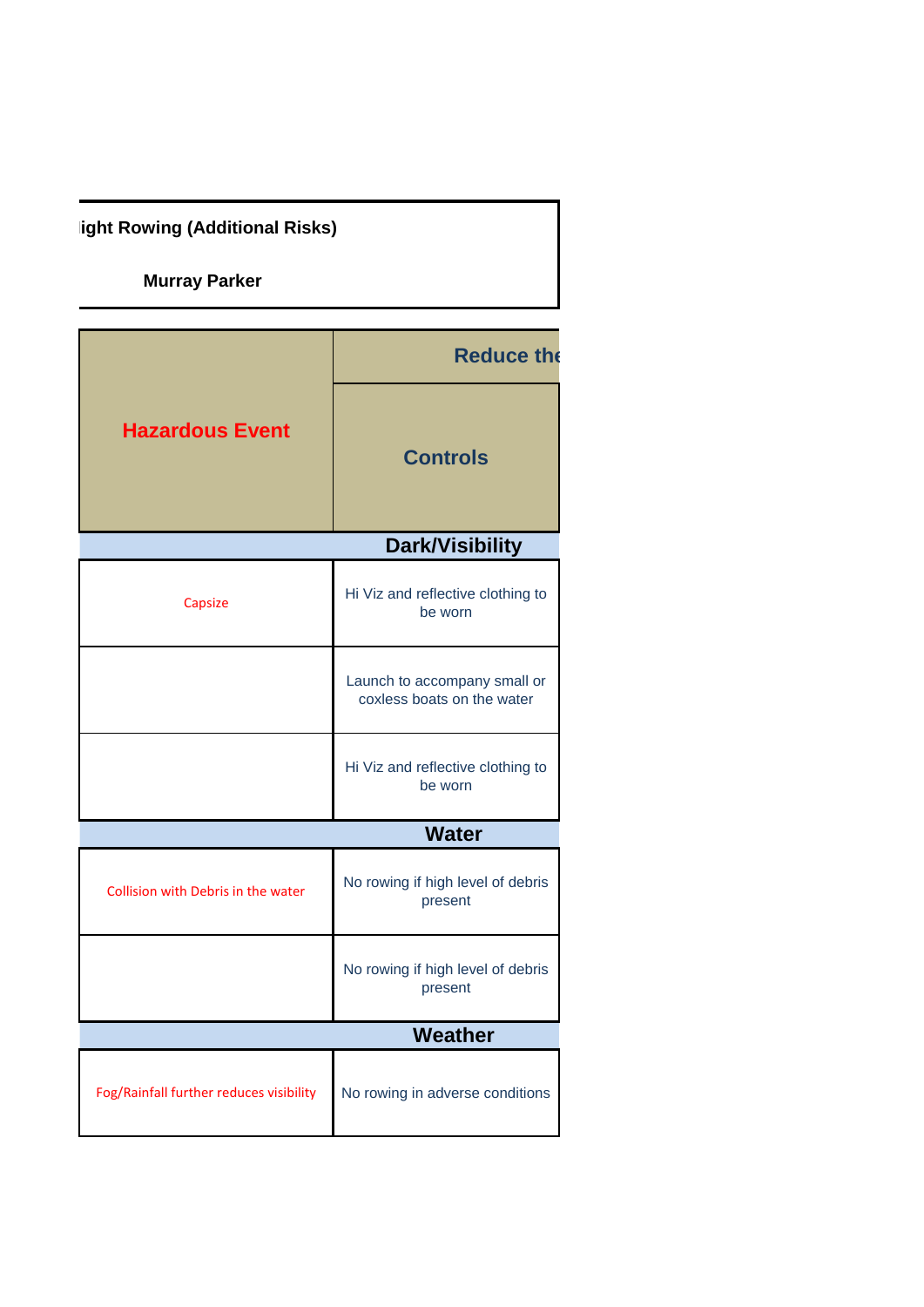| Wind makes rowing difficult or creates<br>waves and causes swamping | Cancel rowing in adverse<br>conditions                              |  |  |
|---------------------------------------------------------------------|---------------------------------------------------------------------|--|--|
| Very Cold weather elevates other risks                              | Wear appropriate clothing                                           |  |  |
|                                                                     | <b>Other water users</b>                                            |  |  |
| <b>Collision with other boats</b>                                   | Maintain circulation pattern,<br>navigate on correct side of river. |  |  |
| handling boats on land                                              |                                                                     |  |  |
| <b>Collision with objetcs</b>                                       | visual check for hazards and<br>good control from cox               |  |  |
| slips trips and falls                                               | visual check for hazards                                            |  |  |
| Faulty, incorrectly set and poorly maint                            |                                                                     |  |  |
| collision caused by not having lights on<br>boats                   | check all equipment before use                                      |  |  |
|                                                                     |                                                                     |  |  |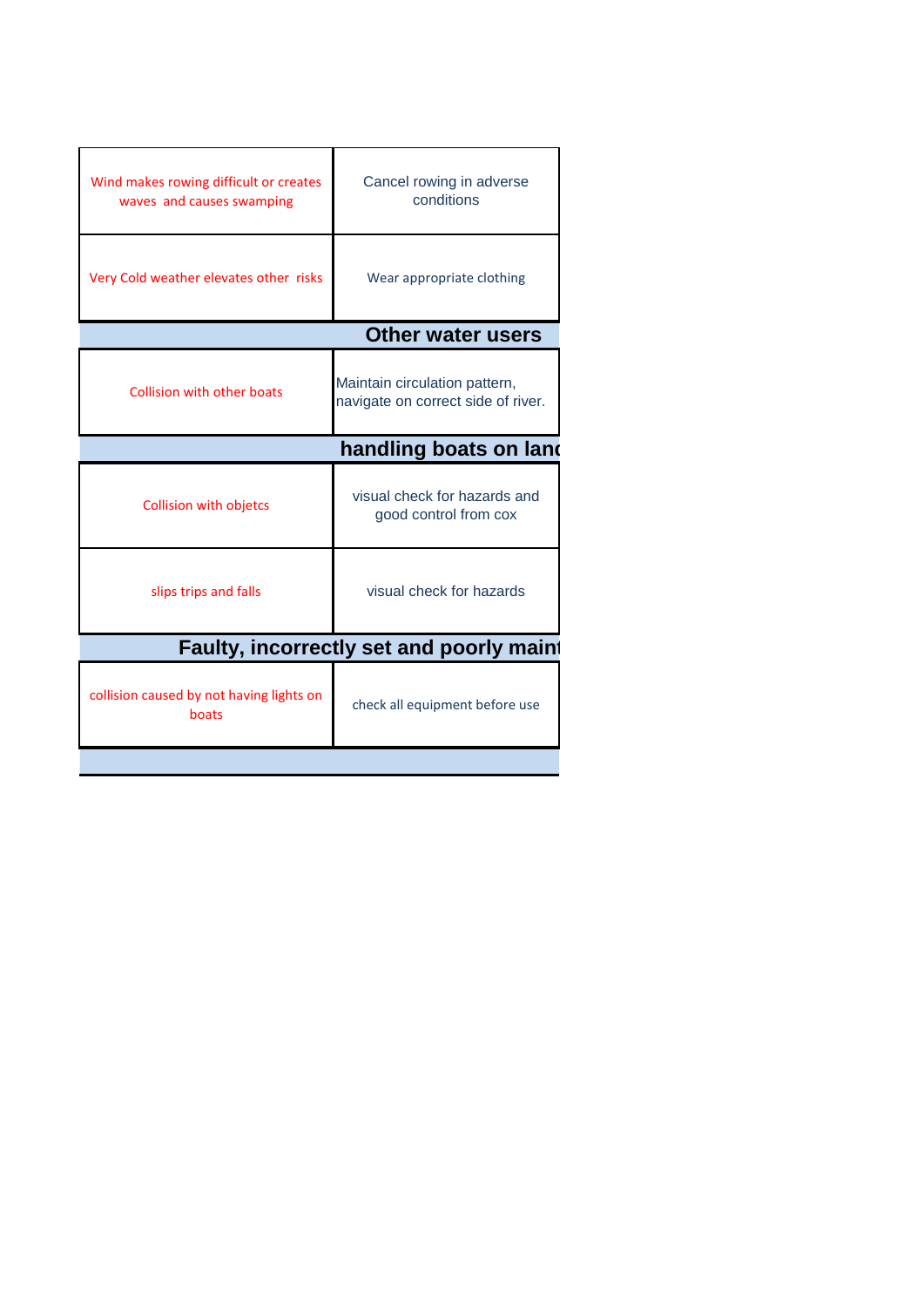| Date: | <b>Oct-21</b> |
|-------|---------------|
| Rev:  |               |

| <b>Severity of Harm</b>            |             |                       | ៣                                      |                        |
|------------------------------------|-------------|-----------------------|----------------------------------------|------------------------|
| <b>Action to maintain controls</b> | <b>Harm</b> | $(1 - 5)$<br>Severity | ๔<br>lity<br>5<br><u>ვე</u><br>Ο<br>o. | evel of Risk (L/M/S/I) |

| Level of Risk (L/M/S/ |
|-----------------------|
|                       |
| #N/A                  |
| #N/A                  |
| #N/A                  |
|                       |
| #N/A                  |
| #N/A                  |
|                       |
| #N/A                  |
|                       |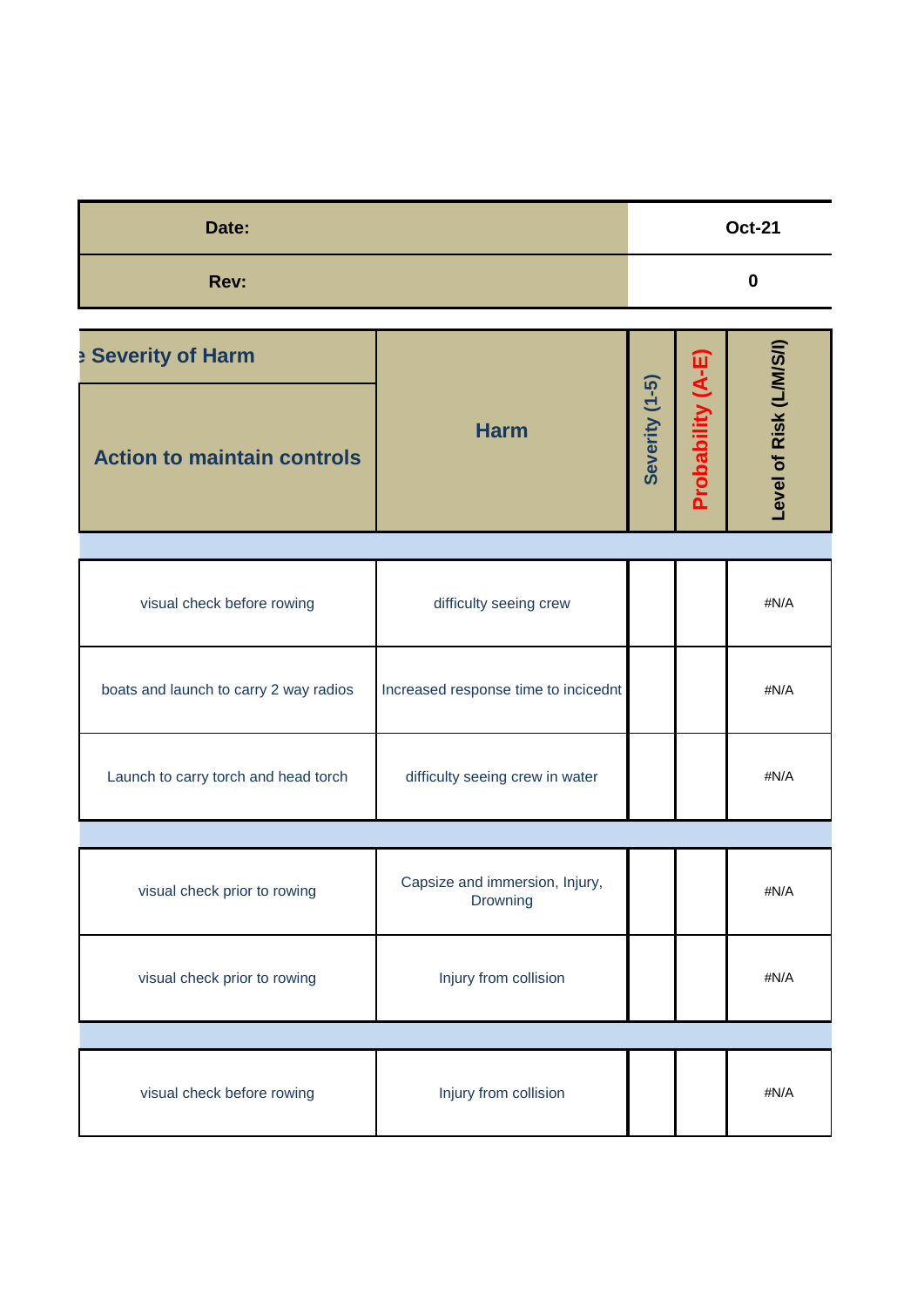| review during session if conditions change  | Capsize and immersion, Injury,<br>Drowning            |  |  |      |
|---------------------------------------------|-------------------------------------------------------|--|--|------|
| Safety brief and crew checks                | hypothermia                                           |  |  | #N/A |
|                                             |                                                       |  |  |      |
| Good lookout maintained                     | Collision, Capsize and immersion,<br>Injury, Drowning |  |  | #N/A |
|                                             |                                                       |  |  |      |
| clear instructions from cox                 | Injury                                                |  |  | #N/A |
| clear instructions from cox                 | Injury                                                |  |  | #N/A |
| tained equipment                            |                                                       |  |  |      |
| maintain equipment. Remove faulty equipment | injury                                                |  |  | #N/A |
|                                             |                                                       |  |  |      |